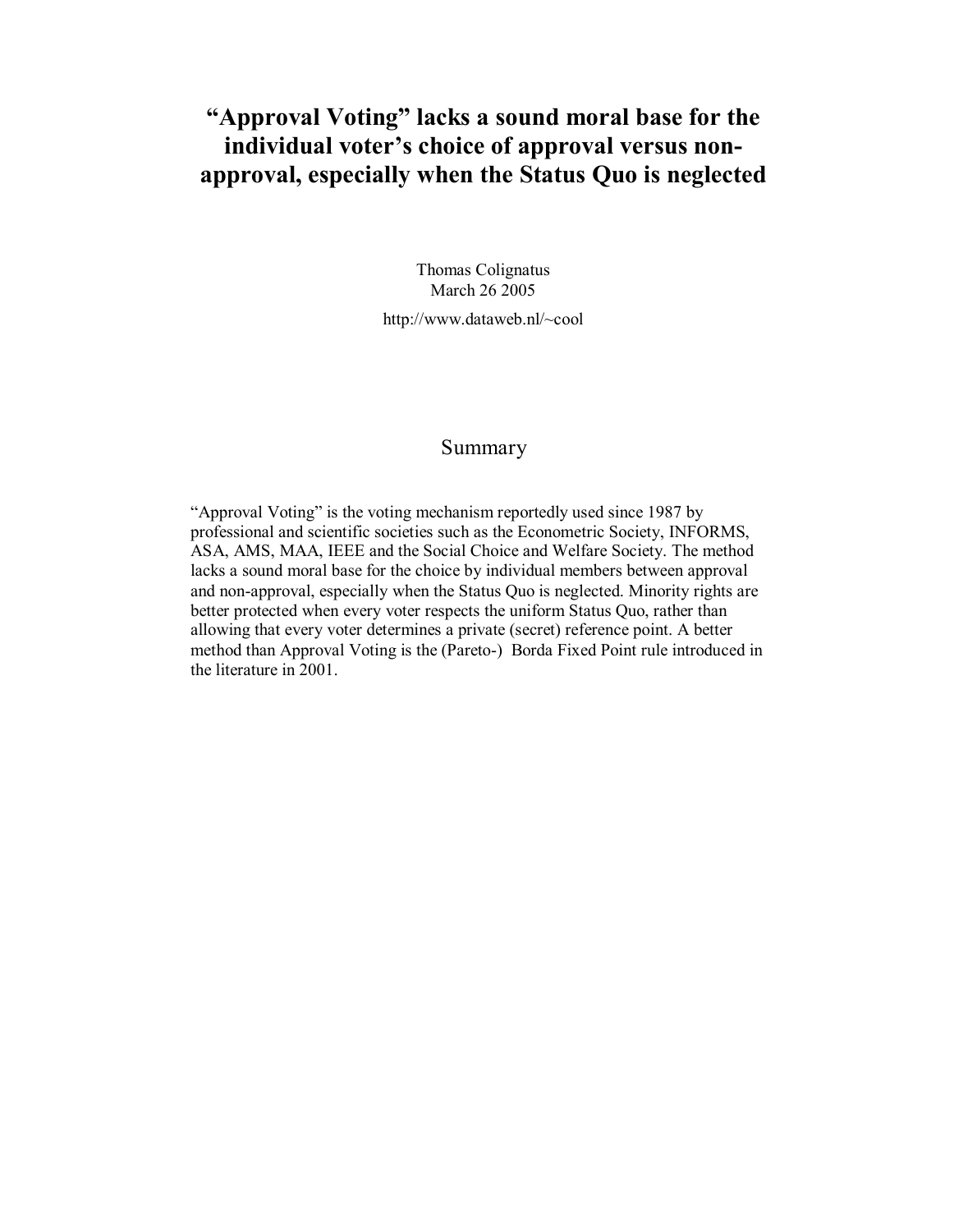# **Introduction**

"Approval Voting" (AV) allows voters to enter only 1's (approved) and 0's (nonapproved) weights. For example, on the ballot you cross out all names for the items that you want to reject, and then only the remaining items are counted. A zero value merely counts as a weight, it does not mean that the individual has veto rights. As a rule, the item with the highest score is selected.

Brams & Fishburn (2003) clarify:

"Beginning in 1987, several scientific and engineering societies adopted AV, including the Mathematical Association of America (MAA), with about 32,000 members; American Mathematical Society (AMS), with about 30,000 members; Institute for Operations Research and Management Sciences (INFORMS), with about 12,000 members; American Statistical Association (ASA), with about 15,000 members; Institute of Electrical and Electronics Engineers (IEEE), with about 377,000 members. Smaller societies that use AV include the Society for Judgment and Decision Making, the Social Choice and Welfare Society, the International Joint Conference on Artificial Intelligence, and the European Association for Logic, Language and Information. Additionally, the Econometric Society has used AV (with certain emendations) to elect fellows since 1980 (Gordon, 1981); likewise, since 1981 the selection of members of the National Academy of Sciences (1981) at the final stage of balloting has been based on AV. Coupled with many colleges and universities that now use AV—from the departmental level to the school-wide level—it is no exaggeration to say that several hundred thousand individuals have had direct experience with AV. Probably the best-known official elected by AV today is the secretarygeneral of the United Nations (Brams and Fishburn, 1983)."

Professor Steven Brams is perhaps the best known theorist on AV. My discussion here benefits much from his earlier comments and literature references, and I want to express my gratitude. It may be noted that my own analysis hasn't gained his approval yet but I will be honoured if it does.

My analysis on voting in general is given in Colignatus (2001 & 2005). AV in particular is discussed only in Colignatus (2001). My conclusion there is:

- The normal state in the world is "strategic voting" (cheating) and then AV collapses to "Plurality Voting" (PV), where people basically vote for their first candidate. Voting for another item does not favour your first choice, especially when that first choice has the probability of getting most votes. (Note that the normal situation is that one item has most votes.)
- The Status Quo (SQ) provides a natural base (for a honest vote) to separate approval from non-approval. Voters reject what is worse (for them) w.r.t. the SQ and they approve of what is at least as good (for them) w.r.t. the SQ. Note that rejection here assigns individual veto power, and thus protects minority rights.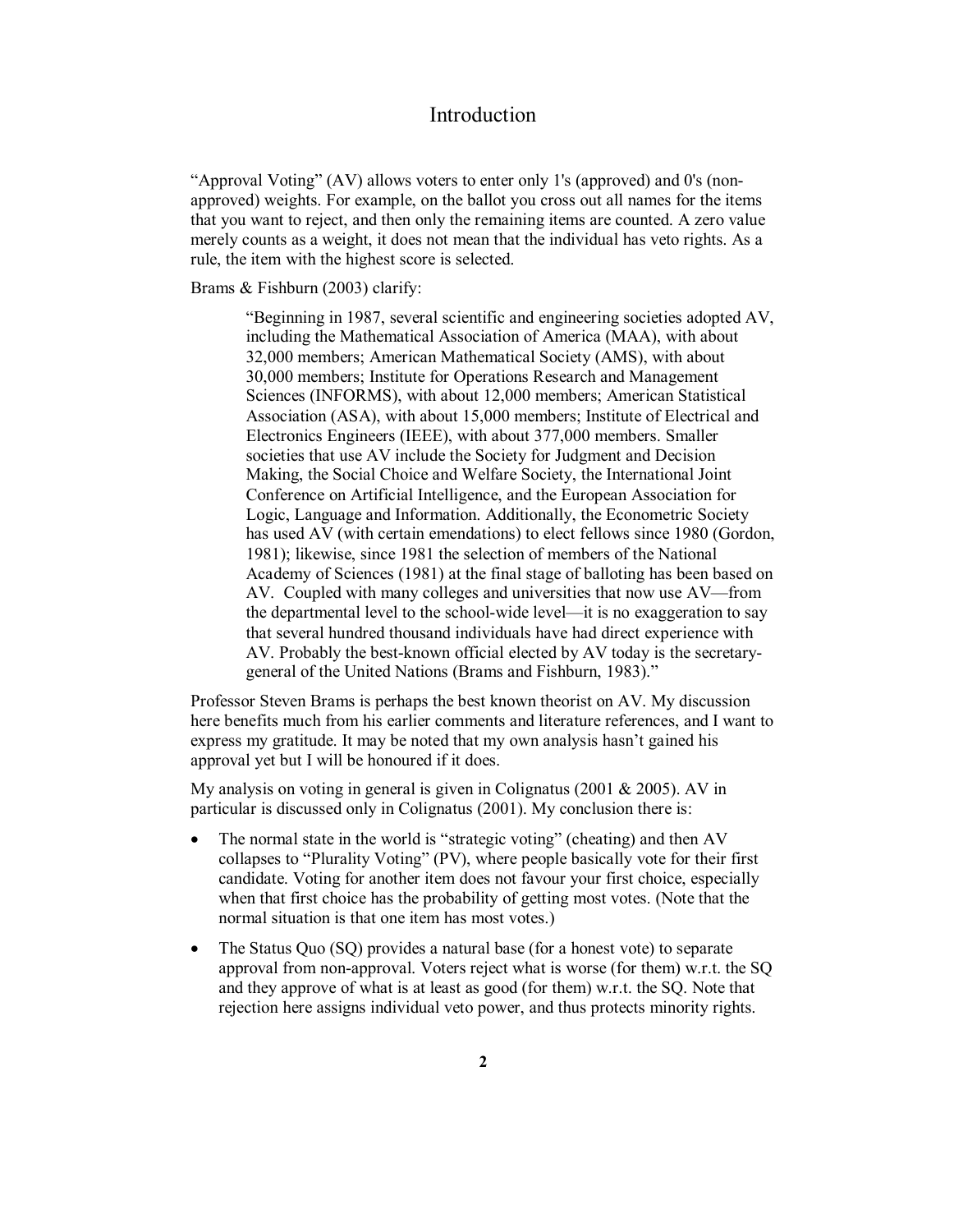For example, when the majority decides that they want your house, you have a right to veto that. Note that the SQ might be taken as an incumbant or a vacancy, or whatever depending upon the constitution. Setting the status quo as the norm, causes the SQ itself to have the widest approval base; the status quo is only challenged when it is Pareto inoptimal  $(i.e.,$  when there is another point that is as good); but then there is no clear mechanism to break the tie.

 A morally attractive voting mechanism is where one first selects the points that are Pareto optimizing (PO) w.r.t. the SQ, and then one applies the Borda Fixed Point method to those points to break that tie (the BordaFP method was introduced in Colignatus (2001)).

My conclusion and suggestion for others is that AV lacks a sound moral base for the choice of approval versus non-approval, especially when the status quo is neglected. As a tie-breaking rule for the PO items w.r.t. the SQ, the morally attractive method is BordaFP. In the Economics Pack, see Colignatus (1999, 2005), the Pareto-BordaFP method is called "majority voting" since it closely captures what people understand by that term (for a majority that repects the minority). The implication is that AV falls out. It will be useful to express this more fully below.

The users of AV are advised to reconsider their philosophy. It is admirable that they were willing to experiment with AV since 1987. Nowadays they could take advantage of the progress in our knowledge since 2001. Of course it depends upon individual choice what voting mechanism one prefers, but social preference could converge on BordaFP, above AV, once the mechanisms are understood.

### The argument more fully

Note that the Status Quo (SQ) gives the present situation. An economic definition is that someone will approve of everything that improves over the present situation and will disapprove of everything that means a deterioration.

My impression, as I currently read the situation, is that users of AV might very well confuse the sensation of approval/non-approval with this SQ-issue.

#### *One*

An example works wonders. Consider three items *A, B* and *C*. If these are better than the SQ and voters are honest about that then all are approved. Approval voting thus doesn't give a rule to break that tie. Let us then neglect the Status Quo and for example assume that all items on ballot are better than a vacancy.

Assume that 1/3 of the electorate prefers *A* and might vote for *B* as a compromise, so that their preference order is  $\{3, 2, 1\}$ , with a higher value for "more preferred" as in a normal utility function. Under AV they have the choice between  $\{1, 0, 0\}$  and {1, 1, 0} since they "do not approve" of *C*. Assume that 2/3 of the electorate prefers *C* and might vote for *B* as a compromise, thus preference {1, 2, 3} and the choice between  $\{0, 0, 1\}$  and  $\{0, 1, 1\}$  since they "do not approve" of *A*. These assumptions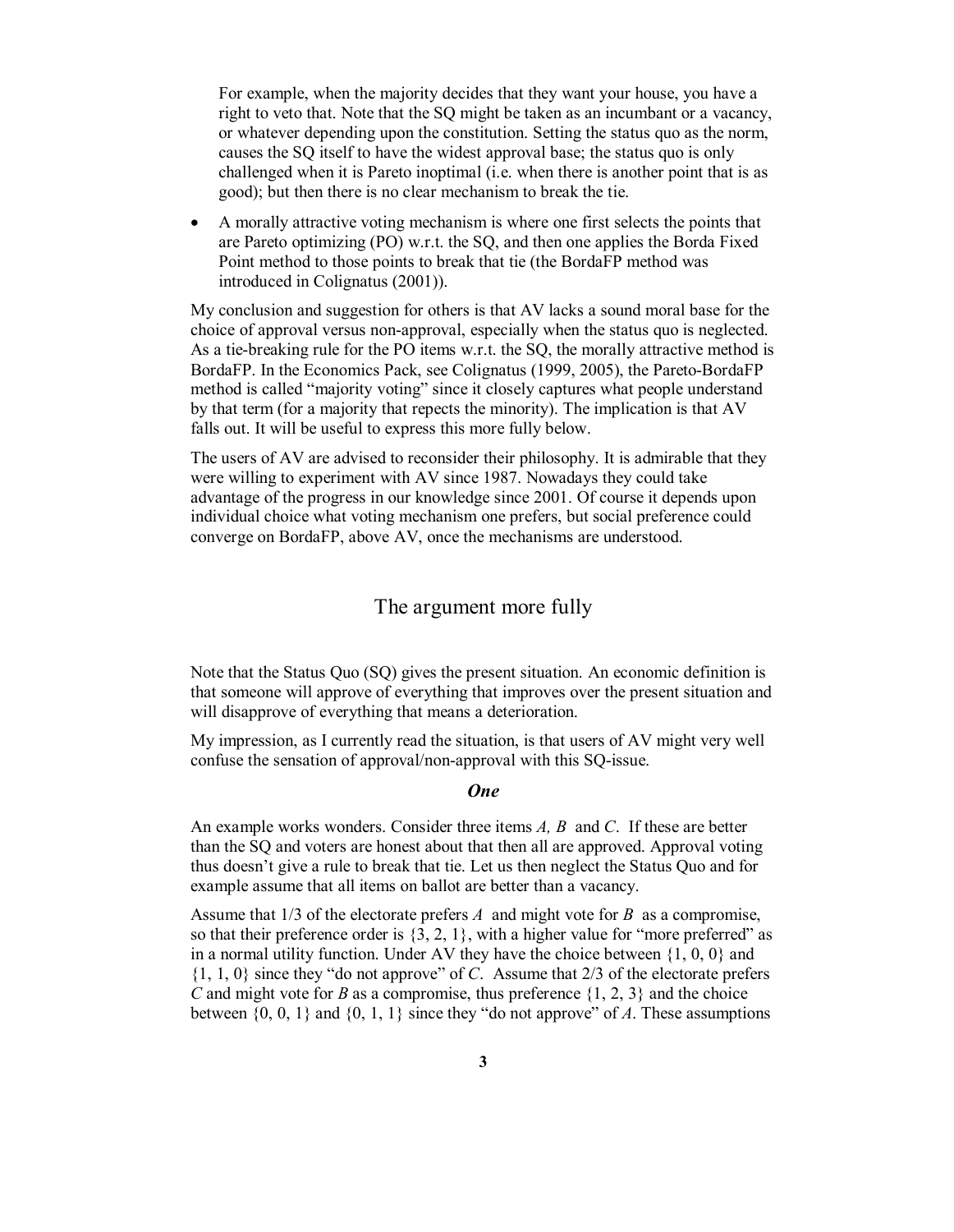are tabulated in Table 1 which also shows that the information on approval versus non-approval is additional to the standard information on preferences.

|                                                      | $1/3$ of the electorate<br>$2/3$ of the electorate   |                                                      |  |
|------------------------------------------------------|------------------------------------------------------|------------------------------------------------------|--|
| Ordinal preference                                   | $\{3, 2, 1\}$                                        | $\{1, 2, 3\}$                                        |  |
| Additional information on<br>approval / non-approval | No approval for $C$ ,<br>true AV gives $\{1, 1, 0\}$ | No approval for $A$ ,<br>true AV gives $\{0, 1, 1\}$ |  |
| Strategic vote (cheating)                            | $\{1,\,0,\,0\}$                                      | $\{0, 0, 1\}$                                        |  |

| Table 1: Example voting field on items $A$ , $B$ and $C$ other than SQ |  |  |  |
|------------------------------------------------------------------------|--|--|--|
|                                                                        |  |  |  |

Under honesty (and assuming that there is an independent moral base for approval versus non-approval), *B* would be chosen under AV while *C* is the more logical choice under Plurality, Borda and BordaFP. Some might argue that this precisely shows that AV is the best method, in particular since professional and scientific organisations can expect their members to vote honestly. However, it makes more sense to adopt a method (i) that relies on preference and doesn't assume an independent moral base for approval versus non-approval, (ii) that generates the true majority view and (iii) that is realistic with respect to strategic voting (i.e. use BordaFP).

Indeed, if the electoral situation is tense and if the society is in need of a compromise candidate, then it is useful to foster that compromise by the better method that the candidates express their views on the issues at hand, work towards a compromise and win over the voters to accept their compromise. To rely on technique or assumptions on a moral base for approval versus non-approval is dubious. AV doesn't necessarily contribute to a compromise since it still is sensitive to strategic voting. AV already assumes and relies on a compromise-prone atmosphere, that however can also be appealed to by the open discussion of the views of the candidates and their attitude towards compromise.

If the house is highly divided, and one seriously wants to use technique to resolve this (whatever its dubious value), then the AV may conceal the true progress towards reconciliation. A better technique might be that more than 50% of the house first decides to vote only on compromise candidates. Who these are can be determined by 100% of the vote (perhaps lower if none is found). If there is only one candidate, he or she can be considered elected, otherwise BordaFP would be most sensible to break the tie on the compromise candidates. This actually is the earlier procedure on the SQ, but now applied to the notion of compromise. Actually, the only convincing reason why the house can be so divided (i.e. having a minority not accepting the majority view), while 50% of the house might accept that a "compromise" is needed for, derives from a violation of the rights of the minority on what they perceive as the SQ.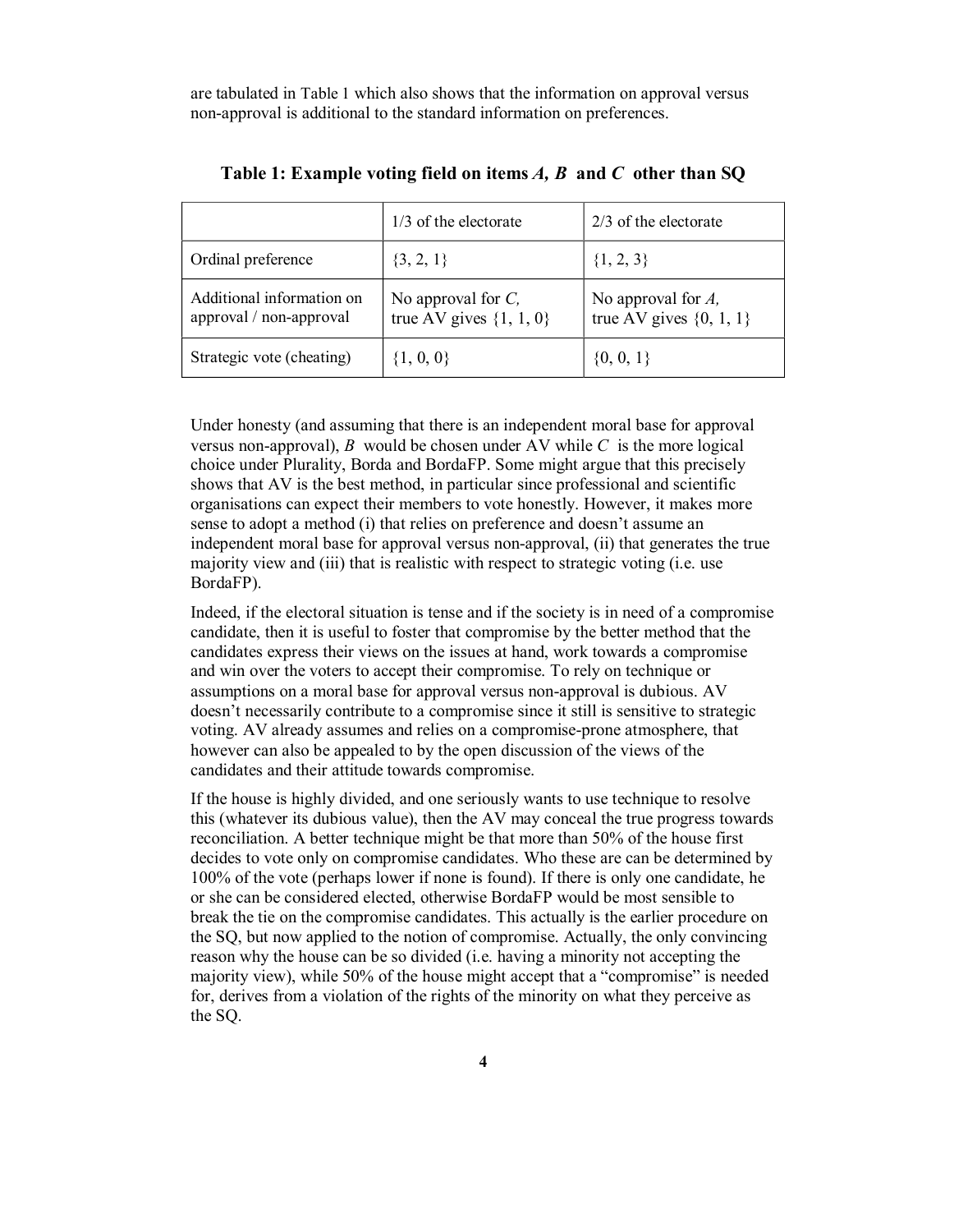#### *Two*

The status quo provides the only natural base for approval versus non-approval. If voter *i* has  $A \leq SO$  then this voter is justified to express non-approval of  $A$ . This is so important, with James Madison, that one should not just allow a simple 0 value but even give minorities veto rights.

In the example above, the situation for 1/3 of the electorate might in truth be *A > B >*  $SO > C$  while the situation for 2/3 of the electorate might in truth be  $C > B > SO >$ *A*. It that case, "majority voting" defined as Pareto-BordaFP generates *B* as the solution, since *A* and *C* are vetoed each by one part of the electorate while *B* is for all an improvement over the SQ.

Individual veto power can be abused but a separate chamber (e.g. the Senate in a bicameral parliament) or the courts could check that abuse.

For users of AV it would be useful to delve into the question why people would consider something worthy of approval and something else worthy of non-approval. That is, if they think that it is something else than the SQ-issue. My question for those users is that they specify what other emotional base approval/non-approval would have, other than Madisonian protection of minority rights.

NB. 1) Note that approval/non-approval as an emotional primitive may be awkward, since this would cut off communication. People may be goaded into approving or non-approving something for reasons that go against human rights. If approval/nonapproval is accepted as an emotional primitive then one does not have an argument to reject such preferences. If one accepts approval/non-approval as primitive, then one loses utility theory, and then one would be forced to accept AV.

NB. 2) Another possibility is that members of professional and scientific societies often are indifferent about candidates on ballot. Often it is easiest not to vote at all, so that one leaves the decision to more opinionated and supposedly more informed persons. The state of indifference should however not be confused with the issue at hand. One can be indifferent amongst the approved and indifferent amongst the nonapproved, but that still leaves the question how one defends that original distinction.

NB. 3) Finally, note the parallel between utility theory and deontic logic in Table 2.

| Simple preference | Deontic logic (logic of morals) |
|-------------------|---------------------------------|
| Better            | Ought (part of Allowed)         |
| Indifferent       | Freedom (part of Allowed)       |
| Worse             | Not Allowed                     |

**Table 2: Parallel between utility theory and deontic logic**

I refer to Colignatus (2001) chapter 3.5 for a discussion of this. Obviously, the vote on candidates for committee in a professional or scientific society cannot be seen as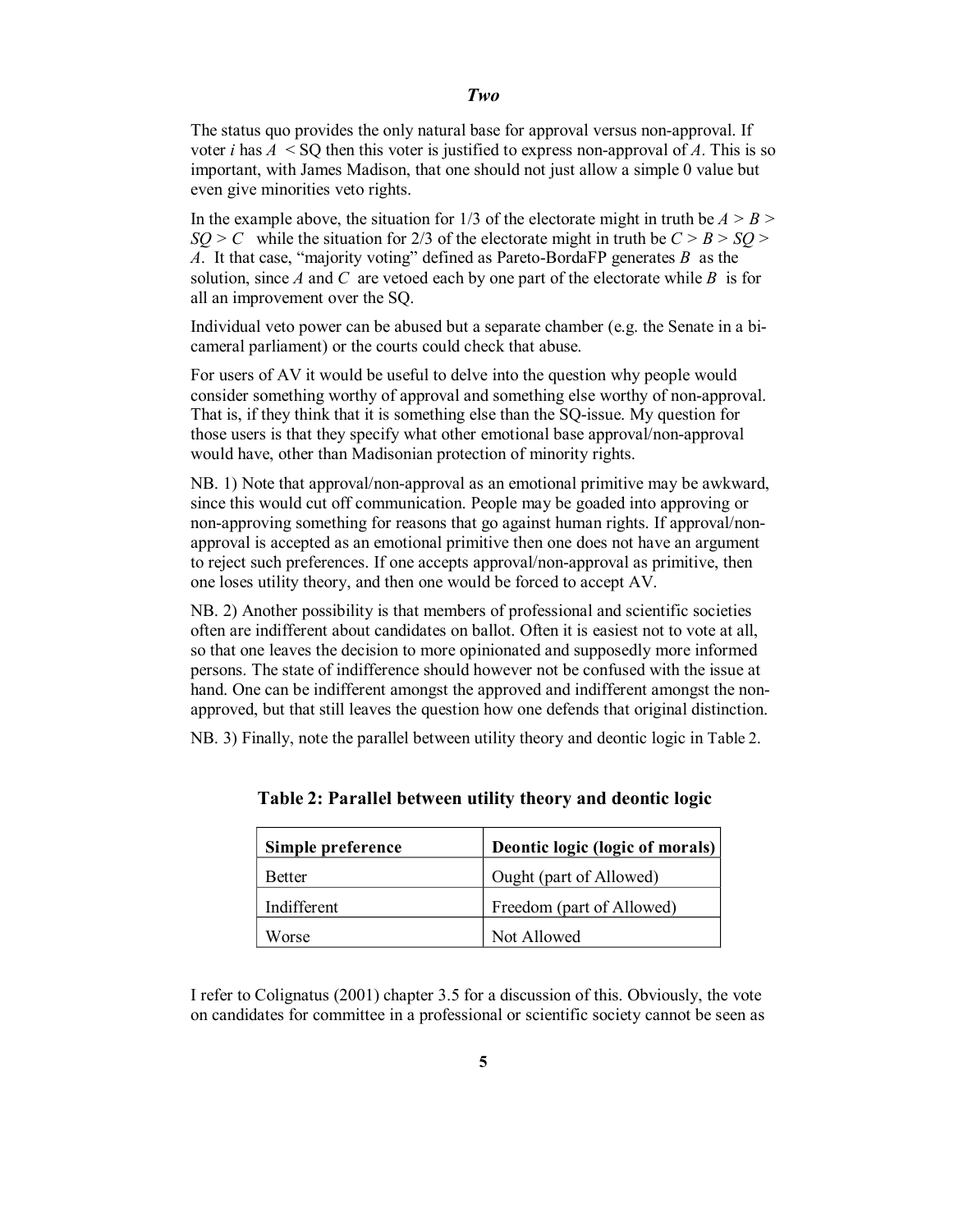a moral choice, though it may be confused with it. The logic of morals thus does not provide a philosophical base for AV.

For both columns, the issue on the SO is the same as already discussed.

NB 4) I can repeat the observation that users of AV may very well be confused on this SQ-issue. On the other hand, in their confusion, it may well be that they stumbled upon a neat method. In a low resource setting, the addition of 1's may be easier than the addition of Borda counts. In the example of  $1/3$   $A > B > SO > C$  and  $2/3$  *C > B > SO > A*, the AV method generates the same solution as the more complex approach of first selecting the Pareto points and then applying the BordaFP method. The answer is that theorists should be clear on the principles involved and that for practical application the proof is in the eating of the pudding.

#### *Three*

Brams & Fishburn (2003) state: "Our rhetoric has remained relatively constant over the years and can be summarized by the following six propositions". My comments on these propositions are as follows.

"1. AV gives voters more flexible options. They can do everything they can under PV [Plurality Voting]—vote for a single favorite—but if they have no strong preference for one candidate, they can express this fact by voting for all candidates they find acceptable. In addition, if a voter's most-preferred candidate has little chance of winning, then that voter can vote for both a first choice and a more viable candidate without worrying about wasting his or her vote on the less popular candidate."

This is also achieved in BordaFP. The distinction between the best and second best of course means that the latter has a lower weight. Preference comes at a price. It is better that voters be not indifferent, since, when two items end up equal, a choice must be made nevertheless. It is best to put the question of choice to each individual voter.

"2. AV helps elect the strongest candidate. Under PV, the candidate supported by the largest minority often wins, or at least makes the runoff if there is one. Under AV, by contrast, the candidate with the greatest overall support will generally win. In particular, Condorcet candidates, who can defeat every other candidate in separate pairwise contests, almost always win under AV, whereas under PV they often lose because they split the vote with one or more other centrist candidates."

This is rhetorics. Who is "strongest" depends upon, and is defined by, the voting mechanism. The point is that BordaFP has properties that many will tend to prefer (looking at what people use and say what they intend).

"3. AV will reduce negative campaigning. AV induces candidates to try to mirror the views of a majority of voters, not just cater to minorities whose votes could give them a slight edge in a crowded plurality contest. AV is therefore likely to cut down on negative campaigning, because candidates will have an incentive to broaden their appeals by reaching out for approval to voters who might have a different first choice. Lambasting such a choice,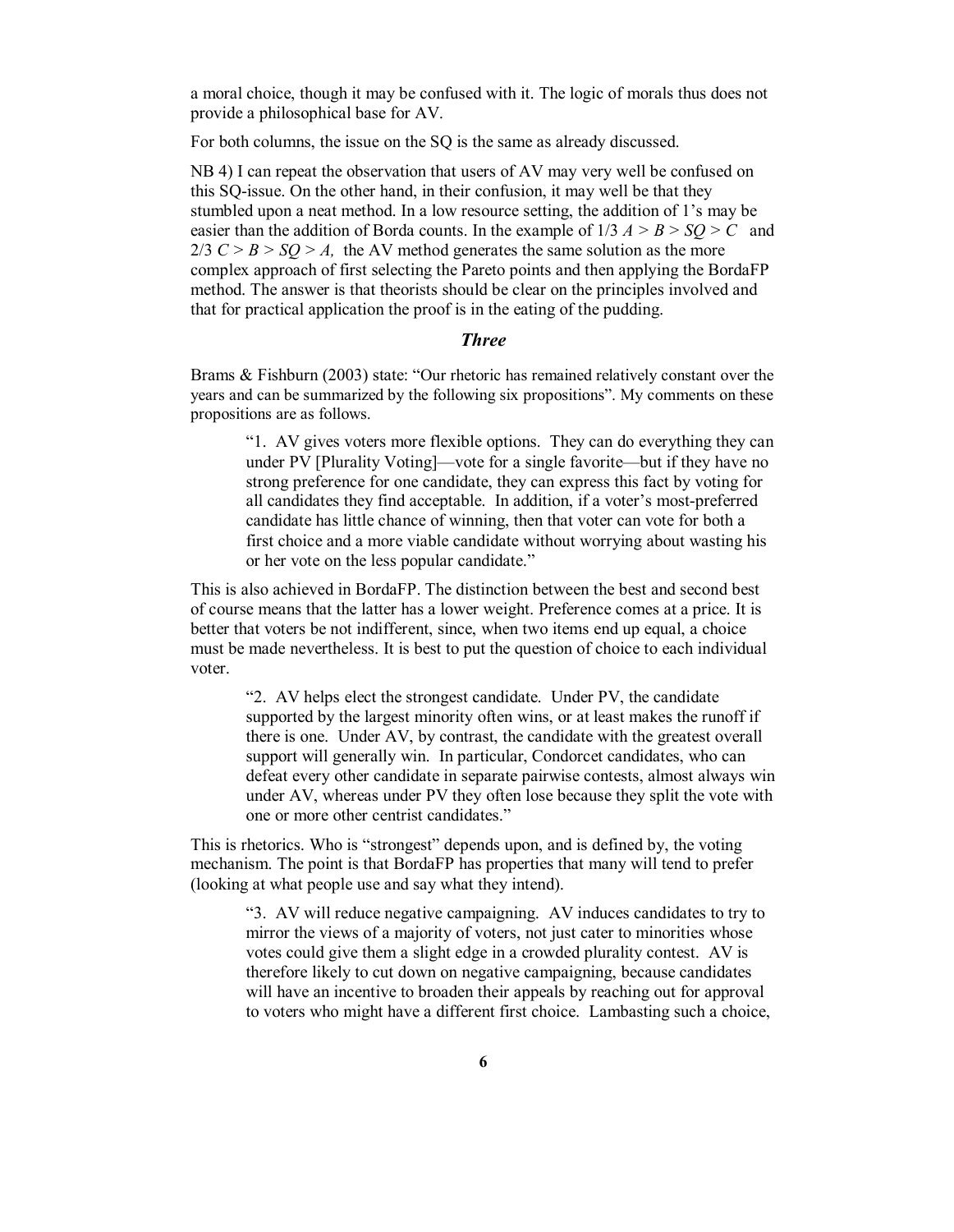rather than being more expansive, risks alienating this candidate's supporters, thereby losing their approval."

It depends. In the example above, candidate *B* indeed has an incentive to suck up to the two groups that actually prefer  $A$  or  $C$ . This behaviour might provoke  $C$  to state to be the "real thing", so that AV reduces to PV. This argument thus is misguided. It may have rhetorical value for professional and scientific societies that have little "negative campaigning" and that enjoy to hear that they use methods that discourage that. It is better to have an election mechanism that has attractive properties and subsequently provide a climate that recognises lambasting when it occurs.

PM. Brams & Fishburn (2003) state "psychologically there is almost surely a difference between approving and disapproving of candidates". For this reason I use the opposing pairs "approval versus non-approval". The AV literature frequently opposes "approval versus disapproval" but for disapproval one might consider a value –1.

"4. AV will increase voter turnout. By being better able to express their preferences, voters are more likely to vote in the first place. Voters who think they might be wasting their votes, or who cannot decide which of several candidates best represents their views, will not have to despair about making a choice. By not being forced to make a single—perhaps arbitrary—choice, they will feel that the election system allows them to be more honest, which will make voting more meaningful and encourage greater participation in elections."

Borda and BordaFP allow more expression of preference than AV. It can be explained to voters that they must choose. If they cannot, then they might abstain or use dice, but that is their responsibility.

A general conclusion forwarded by Colignatus (2001) is that representative democracy works best for a whole nation. Voters select a single party of their choice. Those parties are professionally equipped to apply the more complicated procedure (BordaFP) to select the President (and other dignitaries).

"5. AV will give minority candidates their proper due. Minority candidates will not suffer under AV: their supporters will not be torn away simply because there is another candidate who, though less appealing to them, is generally considered a stronger contender. Because AV allows these supporters to vote for both candidates, they will not be tempted to desert the one who is weak in the polls, as under PV. Hence, minority candidates will receive their true level of support under AV, even if they cannot win. This will make election returns a better reflection of the overall acceptability of candidates, relatively undistorted by strategic voting, which is important information often denied to voters today."

Borda and BordaFP allow for this too, likely better than AV. For example, in the Bush, Gore and Nader vote, the Naderites might vote {1, 2, 3} or {1, 3, 2}, depending upon how much they dislike Bush being chosen, or  $\{2, 1, 3\}$  or  $\{3, 1, 2\}$ depending upon how much they dislike Gore being chosen. In all cases, it will be recorded that they exist.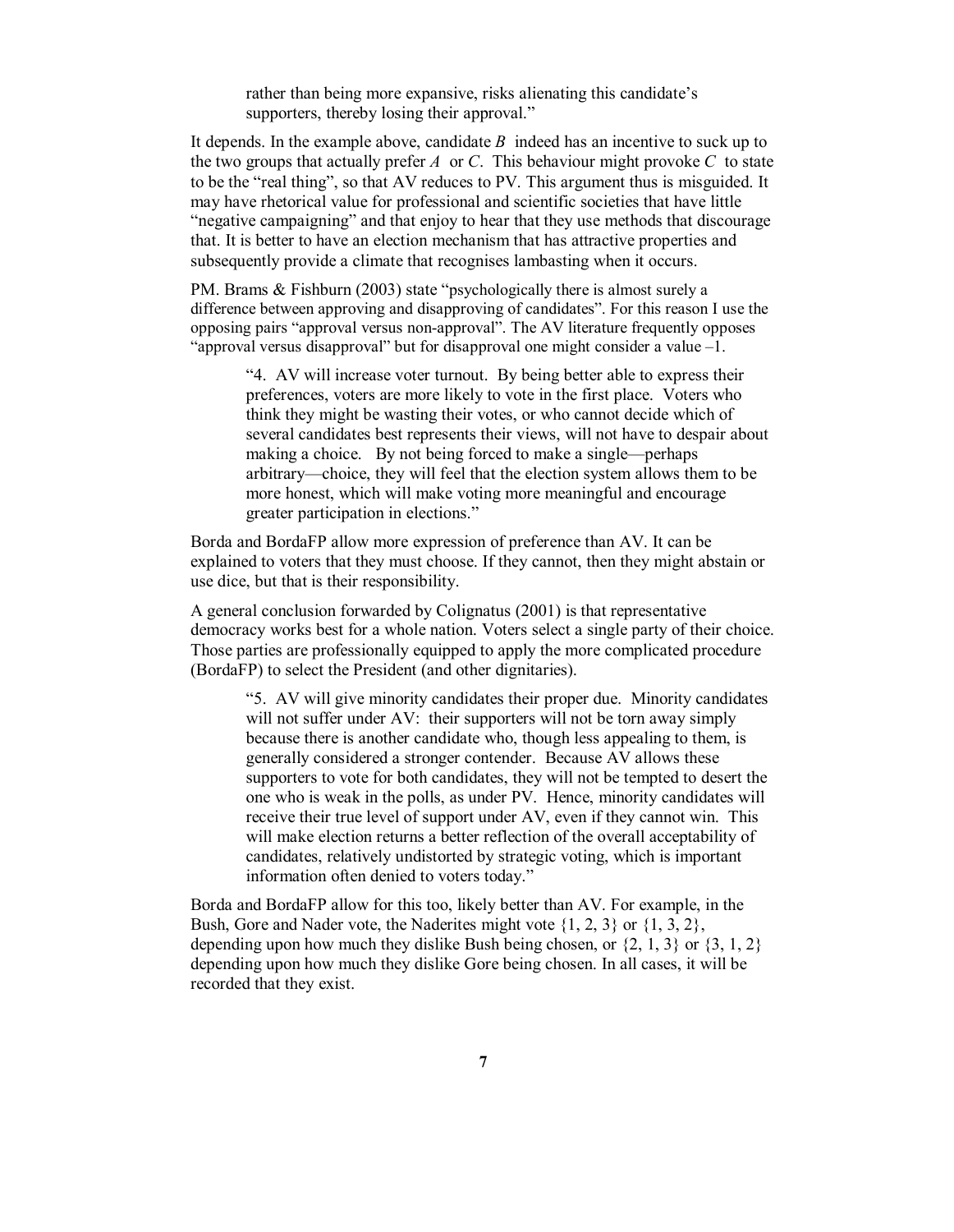"6. AV is eminently practicable. Unlike more complicated ranking systems, which suffer from a variety of theoretical as well as practical defects. AV is simple for voters to understand and use. Although more votes must be tallied under AV than under PV, AV can readily be implemented on existing voting machines. Because AV does not violate any state constitutions in the United States (or, for that matter, the constitutions of most countries in the world), it requires only an ordinary statute to enact."

This is a practical point. It would seem that, once the best system has been chosen (see again my suggestion of "majority voting"), one could work towards solving the practical issues. Once it has been established that flying is serious option, let us put the airplane into operation.

Note that, in the example given above, where  $B$  is not the SQ, that it is eminently practical that 1/3 of the electorate takes the SQ in *B* and tries to veto *C,* while 2/3 of the electorate takes the SQ in *B* and tries to veto *A.* Practicality is important, but the moral price can sometimes be too high. Admittedly, it is not always obvious what is the SQ. (It is important to allow individual liberty to express different opinion, especially when the majority thinks that the SQ is that they own your house.) But from economic theory we know that there is a unique SQ and it is useful to have procedures such that the whole electorate respects that unique SQ.

# Other points

Once one delves into the AV literature, it appears that one can make comments on particular points at various turns. It is not efficient that I do this here. Above gives the main argument. Then it becomes more efficient that users of AV update their reading of the literature, in particular Colignatus (2001) and the section on social choice in Colignatus (2005), after which they will be able to provide the amendments themselves.

### Conclusion

"Approval Voting" lacks a sound moral base for the individual choice of approval versus non-approval, especially when the Status Quo is neglected

The users of AV are advised to reconsider their philosophy. It is admirable that they were willing to experiment with AV since 1987. Nowadays they could take advantage of the progress in our knowledge since 2001. Of course it depends upon individual choice what voting mechanism one prefers, but social preference could converge on BordaFP, above AV, once the mechanisms are understood.